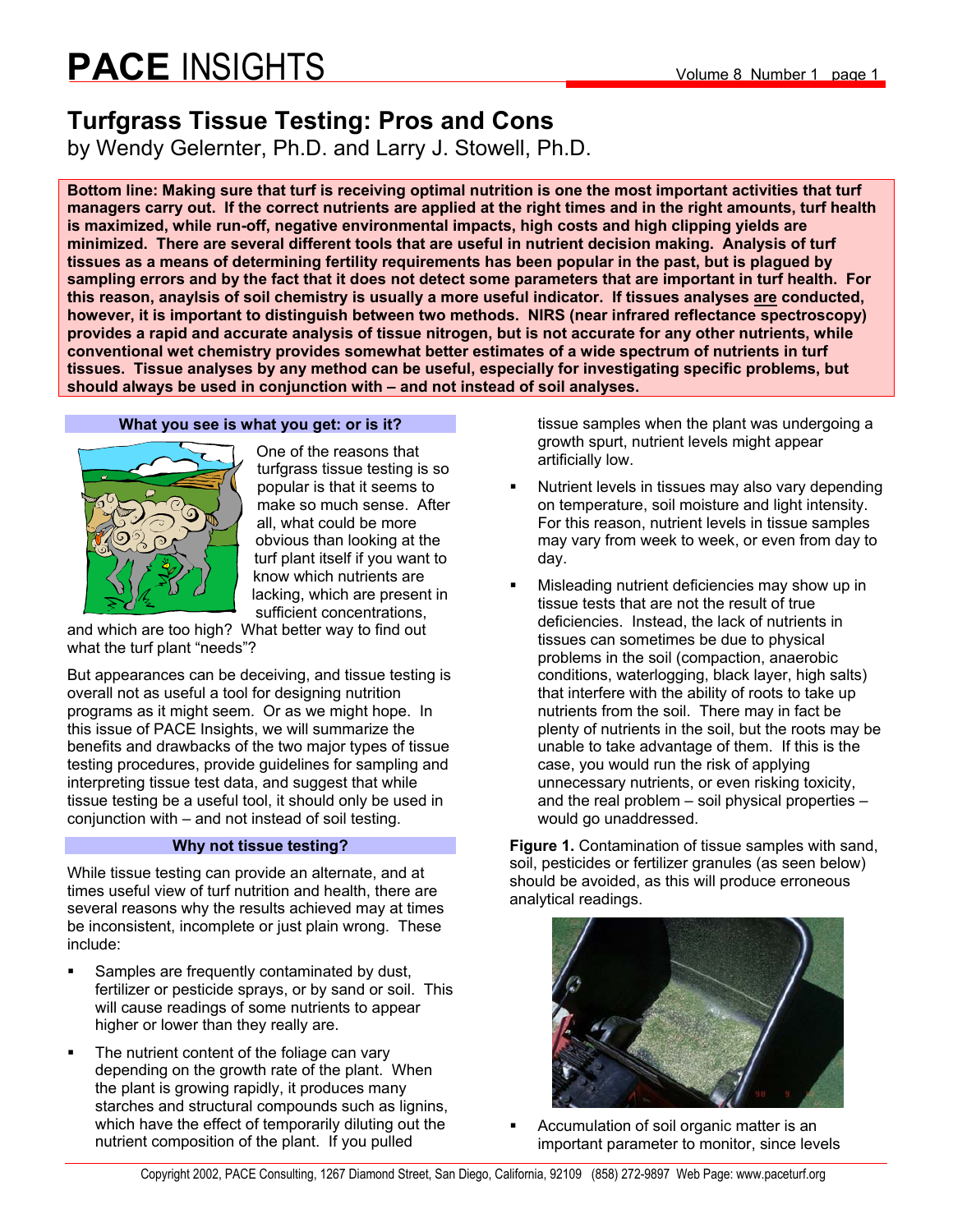above 6% can lead to decreased water and gas movement in the soil, which in turn can produce anaerobic soils and black layer. However, tissue tests cannot measure soil organic matter.

Some of these problems, such as sample contamination, can be solved by taking more care when collecting samples (see below). But the majority of the issues listed above are inherent in the concept of tissue testing.

#### **The relationship between soil and tissue test results**

When we compare the results of tissue testing with the results of soil tests taken from the same greens (Table 1), we see very little relationship between the two types of data. For this reason, most agronomists (see References section below) agree that soil testing provides a more accurate and consistent framework for developing a fertility program, and that tissue testing should not be used as a substitute for soil testing.

This isn't to say that tissue tests aren't useful. They can be especially helpful when a turf health problem arises, and you are attempting to investigate the source. Also, for those golf courses that have access to NIRS (near infrared reflectance spectroscopy) units, very rapid analyses of tissue nitrogen levels can be obtained; this can be useful for making fast decisions on nitrogen fertilization. A watch-out here, though. NIRS analyses, have been shown by several researchers (Carrow et. al., 2001; Rodriguez and Miller, 2000; Stowell and Gelernter, 1998) to be accurate only for measuring tissue nitrogen, and are ineffective for measurement of any other nutrients.

#### **Does soil testing address all of the problems?**

While we believe that regular soil testing (twice per year works for many superintendents) forms a good backbone for development of fertility programs, no one analytical method provides all of the information that you'll need. In addition to periodic soil testing, tissue testing can help pinpoint specific problems, as discussed above (for this reason, we have included a chart of tissue guidelines in Table 2). Visual observations (including monitoring of clipping yields as a way to assess nitrogen needs) and close attention to soil physical properties (compaction, infiltration, salt levels) are also critical.

#### **Sampling procedure for tissue testing**

**Mowing**: Clean out any old clippings or sand from the mower basket before mowing. Avoid collecting clippings soon after fertilizer or other chemical applications (Figure 1). Mow enough turf to fill the basket about 1/3 full.

**Site selection**: Select sites that represent the best and the worst performing turfgrass areas. This wide

difference in turfgrass quality will help you develop a sense of the range of values in which good and poor turf grow.

**Labeling**: Label sample containers (paper bags, plastic bags, or any clean container that holds 1 quart of clippings) prior to mowing. Use a waterproof pen or marker. The label should include the location where clippings were collected (e.g., G 2 for green 2) and an indication of turfgrass quality (e.g.,  $E =$  exceptional,  $A$  $=$ average, and  $P =$  poor performing turf). Place one quart of clippings into the labeled container.

**Washing**: Using a clean bucket, wash each sample separately. Fill the bucket with water that is at least 4 times the volume of the clippings. Mix clippings into the water by hand or with a mixing spoon so that debris such as fertilizer granules or sand particles are washed off of the tissue and sink to the bottom. The tissue will float.

**Drying**: Find an area that is dry and not in a windy spot. Label pieces of newspaper to match labels on sample containers. Remove the clippings that are floating on the surface of the water and squeeze to get rid of excess water. Spread the washed clippings into a thin layer (less than 1 inch deep) on the newspaper to air dry. Do not use an oven or microwave. Allow the clippings to dry completely (in a dry room, overnight is usually sufficient). When dry, the tissues will blow away easily so be careful in handling them to prevent cross-contamination of samples. Once the tissue has dried, they are stable and will not decay.

**Packaging and shipping**: Place clippings into a new, clean appropriately labeled paper bag that is appropriately labeled, roll the bag to secure the tissues inside and place a rubber band around the bag to prevent loss of the sample. Ship to an analytical laboratory for analysis.

#### **References**

- Carrow, R.N., D.V. Waddington and P.E. Rieke. 2001. Turfgrass Soil Fertility and Chemical Problems. Ann Arbor Press, MI.400 pp.
- Christians, N. 1998. Fundamentals of Turfgrass Management. Ann Arbor Press, MI. 301 pp.
- Marschner, H. 1997. Mineral nutrition of higher plants. 2<sup>nd</sup> edition. Academic Press, CA. 889 pp.
- Rodriguez, I.R. and G.L. Miller. 2000. Using near infrared reflectance spectroscopy to schedule nitrogen applications on dwarf-type bermudagrasses. Agronomy Journal. 92:423-427.
- Stowell, L.J. and W. Gelernter, 1998. Tissue Analyses: Guidelines and NIRS Revisited. PACE Insights, November, 1998.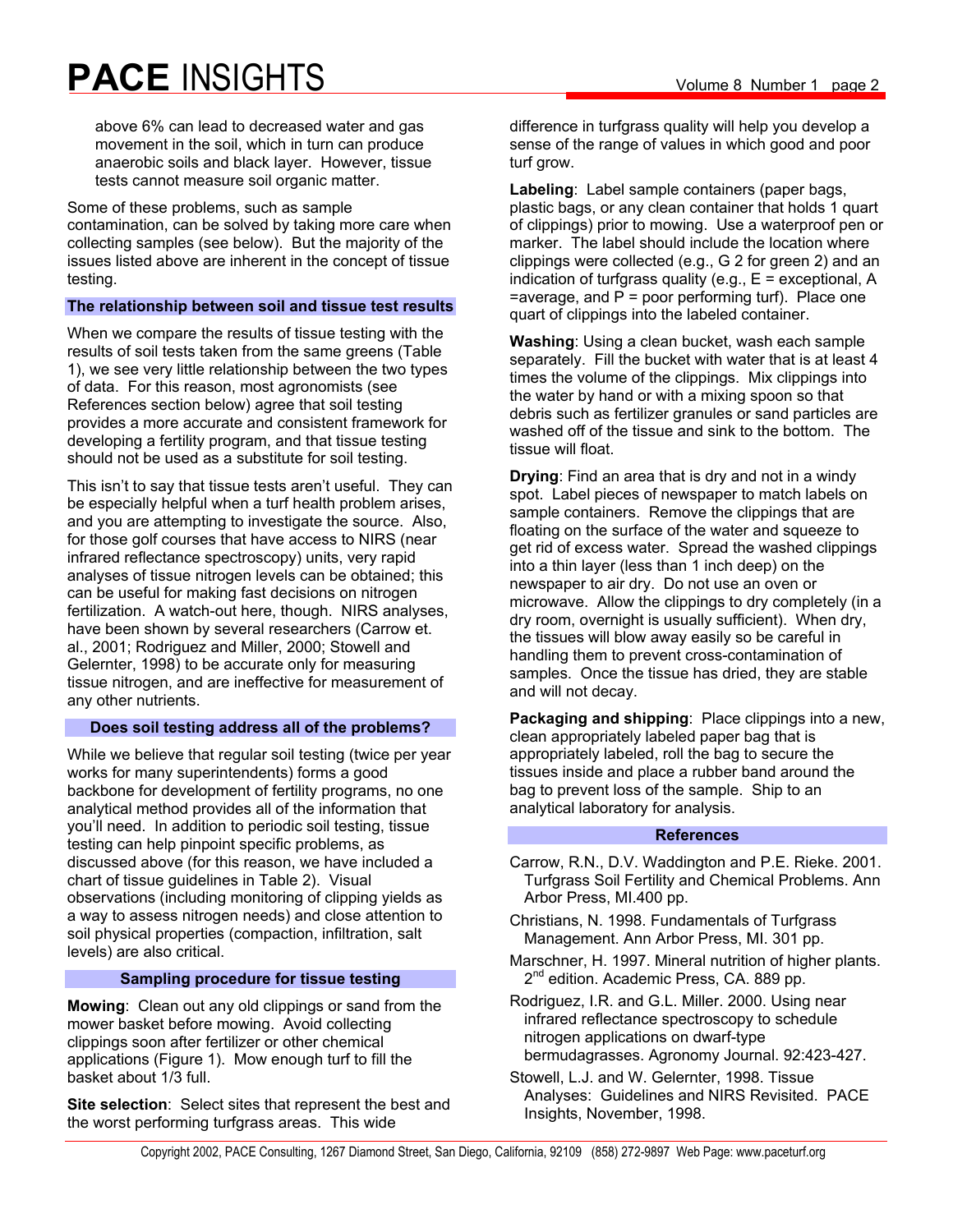**Table 1.** The poor relationship between soil and turf tissue analyses. When 20 different parameters were measured in 197 pairs of soil and tissue samples taken from golf course greens (analysis conducted by Brookside Laboratories New Knoxville, OH), only those measurements related to nitrogen and copper (see values highlighted in green) showed any correlation with one another – and even those correlations were weak. This conclusion was reached by calculating the **regression coefficient** (which is a measure of how closely related two sets of data are) and the **probability value** (a measure of the likelihood that the regression is a chance happening). A regression coefficient of 1 means that soil and tissue measurements were perfectly correlated, and a regression coefficient of 0 means that there was no relationship whatsoever. A high probability value (greater than 0.05) indicates that the correlation we're seeing is probably more due to chance than to an actual relationship, while a low probability value (less than 0.05) indicates that the correlation between soil and tissue values is significant, or probably NOT due to chance. To avoid including samples in the analysis that were contaminated with fertilizer, sand or other materials, only pairs of samples that reported less than 400 ppm iron in tissue analysis were used in these calculations.

| Soil                                       | <b>Tissue</b>  | <b>Regression</b><br><b>Coefficient</b> | <b>Probability</b> |
|--------------------------------------------|----------------|-----------------------------------------|--------------------|
| <b>Balance measurements</b>                |                |                                         |                    |
| Ca %                                       | <b>CA %</b>    | 0.06                                    | 0.410              |
| Mg <sub>0</sub>                            | $Mg\%$         | 0.00                                    | 0.919              |
| K%                                         | K %            | 0.11                                    | 0.154              |
| <b>Threshold measurements</b>              |                |                                         |                    |
| NO <sub>3</sub>                            | N %            | 0.31                                    | 0.001              |
| NH <sub>3</sub>                            | N %            | 0.10                                    | 0.319              |
| NO <sub>3</sub> :NH <sub>4</sub>           | N %            | 0.20                                    | 0.038              |
| <b>Total N</b>                             | N %            | 0.26                                    | 0.006              |
| <b>N from Organic Matter</b><br>(estimate) | N %            | 0.26                                    | 0.000              |
| <b>Phosphorous Bray II</b>                 | P %            | 0.01                                    | 0.883              |
| <b>Phosphorous (easily</b><br>extractable) | P <sub>0</sub> | 0.03                                    | 0.678              |
| Ca ppm                                     | <b>CA %</b>    | 0.03                                    | 0.684              |
| Mg ppm                                     | $Mg\%$         | 0.04                                    | 0.573              |
| K ppm                                      | K %            | 0.01                                    | 0.172              |
| SO4 ppm                                    | $S\%$          | 0.05                                    | 0.572              |
| Fe ppm                                     | Fe ppm         | 0.08                                    | 0.284              |
| <b>B</b> ppm                               | <b>B</b> ppm   | 0.00                                    | 0.403              |
| Mn ppm                                     | Mn ppm         | 0.02                                    | 0.784              |
| Mn availability (MnAl)                     | Mn ppm         | 0.01                                    | 0.943              |
| Cu ppm                                     | Cu ppm         | 0.16                                    | 0.027              |
| Zn ppm                                     | Zn ppm         | 0.04                                    | 0.567              |

#### **Reading Table 2**

The tissue summary graphs, also known as "box plots", on page 4 can be used as rough guidelines for evaluating your results. The plots are based on data from good performing greens in Illinois (23 locations) and California (25 locations). The words in the central red column on page 4 indicates the state and the analytical procedure used. For example, the top box in each graph are wet chemistry results from Illinois (IL

WET). Normal tissue values should fall within the limits of the horizontal lines extending from the box. And for the best performing turf, values should fall within the outlines of the box for each nutrient. Although we do not recommend using tissue analyses alone to make nutrient recommendations (results of soil analyses tend to provide much more detailed and useful information), they can be helpful in identifying areas with serious nutrient imbalances.